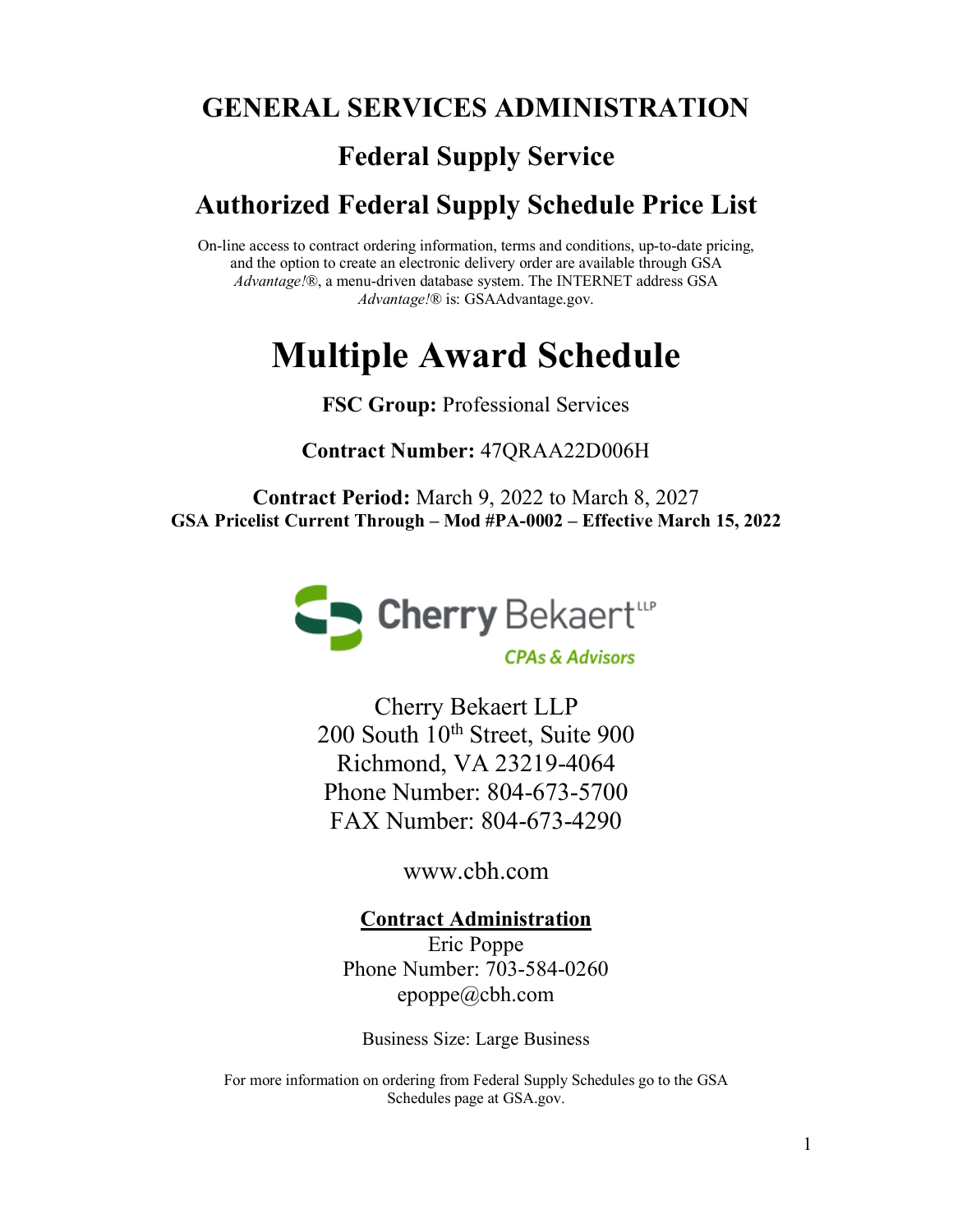## Firm Description

Cherry Bekaert ranks as one of the Top 25 CPA firms in the nation. The Firm comprises a broad network of over 1,200 employees offering a wide range of quality services to thousands of clients. In addition to providing audit and tax services for 74 years, Cherry Bekaert offers a wide range of specialized advisory consulting services designed to reduce expenses, mitigate risk, and meet your organization's goals. Our advisory practice provides risk, accounting, management consulting, IT, analytics, information assurance/cyber security services and cloud services.

We have a rich heritage providing audit services to our public sector clients for over 70 years. Over the last 10 years, our advisory and consulting practice has performed engagements to both commercial and public sector clients focusing on risk assessments, internal controls, internal audit, grants management, financial management, business process improvement, accounting advisory, IT, analytics, information assurance and cybersecurity that help our clients better manage risk, protect value, and build sustainable and resilient operations. Additionally, over the past 7 years, we have provided cloud computing services to hundreds of clients. This experience and practical knowledge are complemented by professional accreditations such as: Certified Public Accountant (CPA), Certified Internal Auditor (CIA), and Certified Information Systems Auditor (CISA) to name a few.

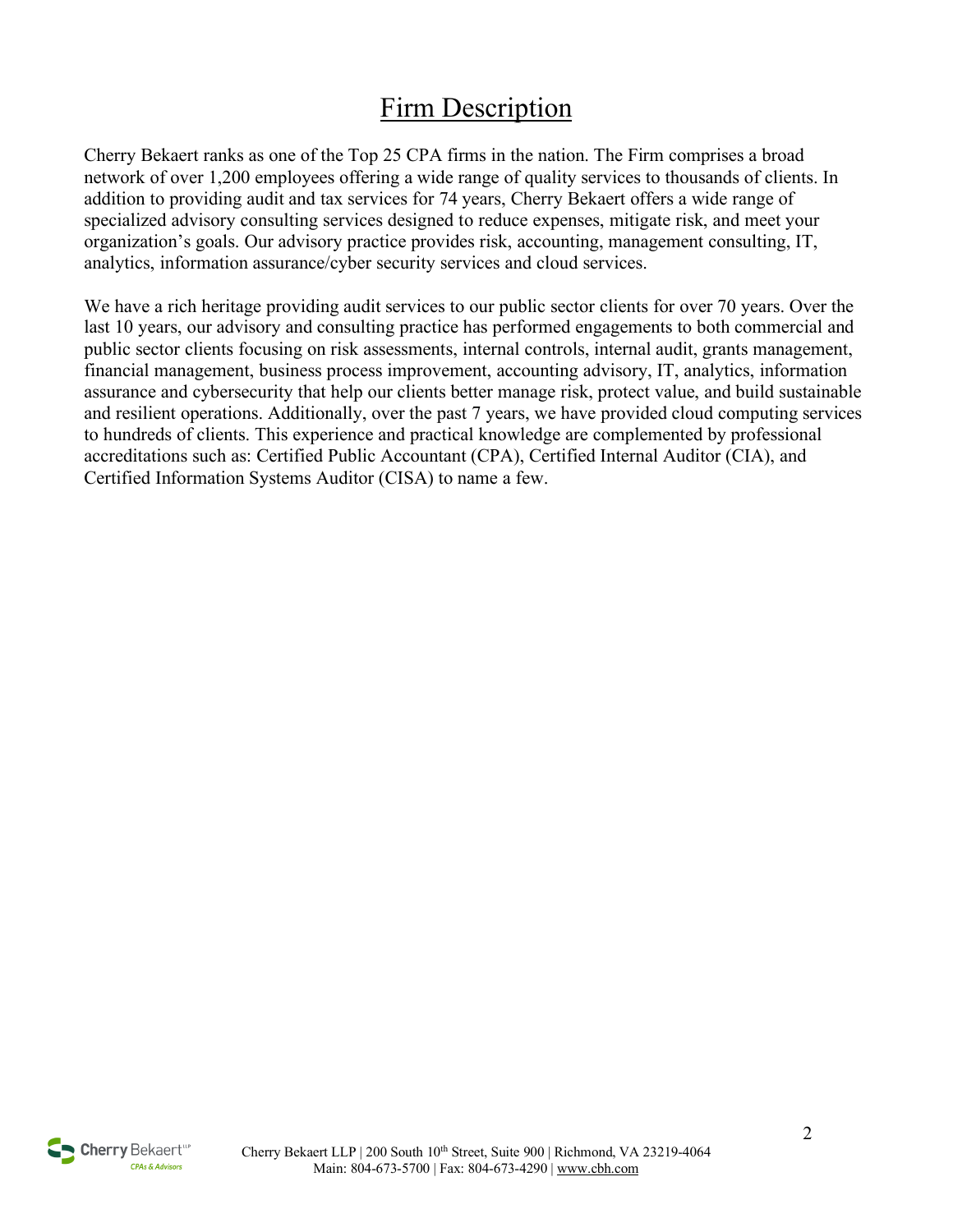## CUSTOMER INFORMATION

1a. Table of awarded special item numbers with appropriate cross-reference to item descriptions and awarded prices.

| <b>SINs</b> | Recovery     | <b>SIN Title</b>                                    |
|-------------|--------------|-----------------------------------------------------|
| 541211      | 541211RC     | <b>Auditing Services</b>                            |
| 541219      | 541219RC     | <b>Budget and Financial Management Services</b>     |
| 541611      | 541611RC     | Management and Financial Consulting,                |
|             |              | Acquisition and Grants Management Support,          |
|             |              | and Business Program and Project Management         |
|             |              | Services                                            |
| 541990RISK  | 541990RISKRC | Risk Assessment and Mitigation Services             |
| 511210*     | 541210RC     | <b>Software Licenses</b>                            |
| 518210C*    | 518210CRC    | Cloud Computing and Cloud Related IT                |
|             |              | Professional Services                               |
| 54151HACS*  | 54151HACSRC  | <b>Highly Adaptive Cybersecurity Services</b>       |
| 54151S*     | 54151SRC     | <b>Information Technology Professional Services</b> |
| $OLM**$     | <b>OLMRC</b> | Order-Level Materials (OLM's)                       |

\*These SINs are subject to Cooperative Purchasing.

 \*\*This SIN is only subject to Cooperative Purchasing when the OLMs are in support of the Information Technology SINs awarded under this contract.

1b. Identification of the lowest priced model number and lowest unit price for that model for each special item number awarded in the contract. This price is the Government price based on a unit of one, exclusive of any quantity/dollar volume, prompt payment, or any other concession affecting price. Those contracts that have unit prices based on the geographic location of the customer, should show the range of the lowest price, and cite the areas to which the prices apply. **LeaseCrunch – Lessee Module (LC-01) for \$143.58**

1c. If the Contractor is proposing hourly rates, a description of all corresponding commercial job titles, experience, functional responsibility and education for those types of employees or subcontractors who will perform services shall be provided. If hourly rates are not applicable, indicate "Not applicable" for this item. **See Labor Category Descriptions starting on Page 6.**

#### 2. Maximum order:

| <b>SINs</b> | Maximum Order |
|-------------|---------------|
| 541211      | \$1,000,000   |
| 541219      | \$1,000,000   |
| 541611      | \$1,000,000   |
| 541990RISK  | \$1,000,000   |
| 511210      | \$500,000     |
| 518210C     | \$500,000     |
| 54151HACS   | \$500,000     |
| 54151S      | \$500,000     |
| <b>OLM</b>  | \$250,000     |

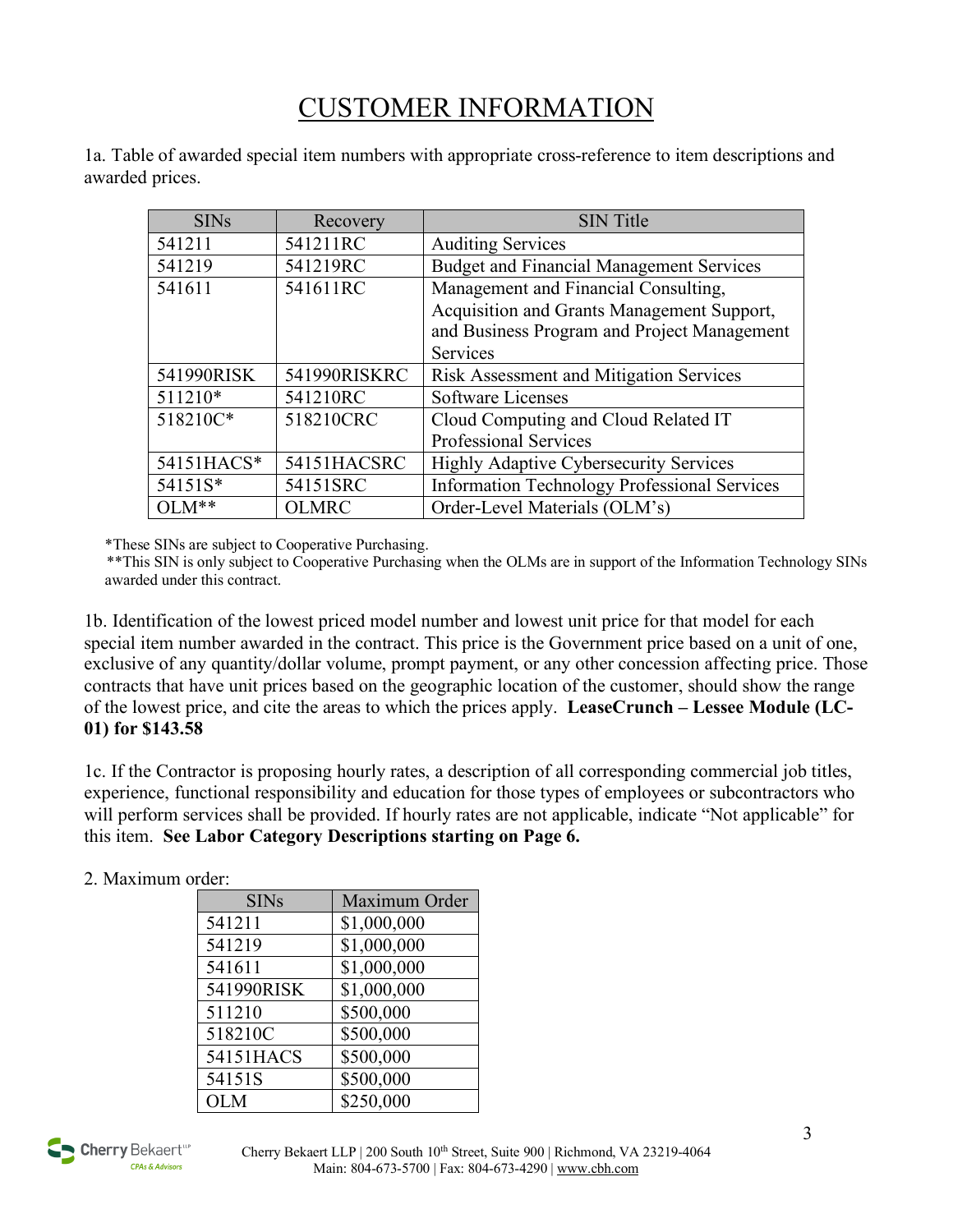#### 3. Minimum Order: **\$100**

- 4. Geographic Coverage (delivery area). **Domestic**
- 5. Point of Production. **See Company Address**

6. Discount from list prices or statement of net price. **Government Net Prices (discounts already deducted.)**

7. Quantity Discounts. **None**

8. Prompt Payment Terms. *Information for Ordering Offices: Prompt payment terms cannot be negotiated out of the contractual agreement in exchange for other concessions.* **Net 30 days**

9. Foreign Items. **None**

10a. Time of Delivery. (Contractor insert number of days.) **To Be Determined at the Task Order level**

- 10b. Expedited Delivery. **Contact Contractor**
- 10c. Overnight and 2-day Delivery. **Contact Contractor**
- 10d. Urgent Requirements. **Contact Contractor**
- 11. F.O.B. Point. **Destination**

12a. Ordering Address. **Cherry Bekaert LLP, 200 South 10th Street, Suite 900, Richmond, VA 23219**

12b. Ordering Procedures: For supplies and services, the ordering procedures and information on Blanket Purchase Agreements (BPA's) are found in Federal Acquisition Regulation (FAR) 8.405-3.

- 13. Payment Address. **Cherry Bekaert LLP, PO Box 25549, Richmond, VA 23260-5500**
- 14. Warranty Provision. **60 days for products awarded under SIN 511210**
- 15. Export Packing Charges. **Not Applicable**
- 16. Terms and conditions of rental, maintenance, and repair. **Not Applicable**
- 17. Terms and conditions of installation. **Not Applicable**

18a. Terms and conditions of repair parts indicating date of parts price lists and any discounts from list prices. **Not Applicable**

18b. Terms and conditions for any other services. **Not Applicable**

19. List of service and distribution points. **Not Applicable**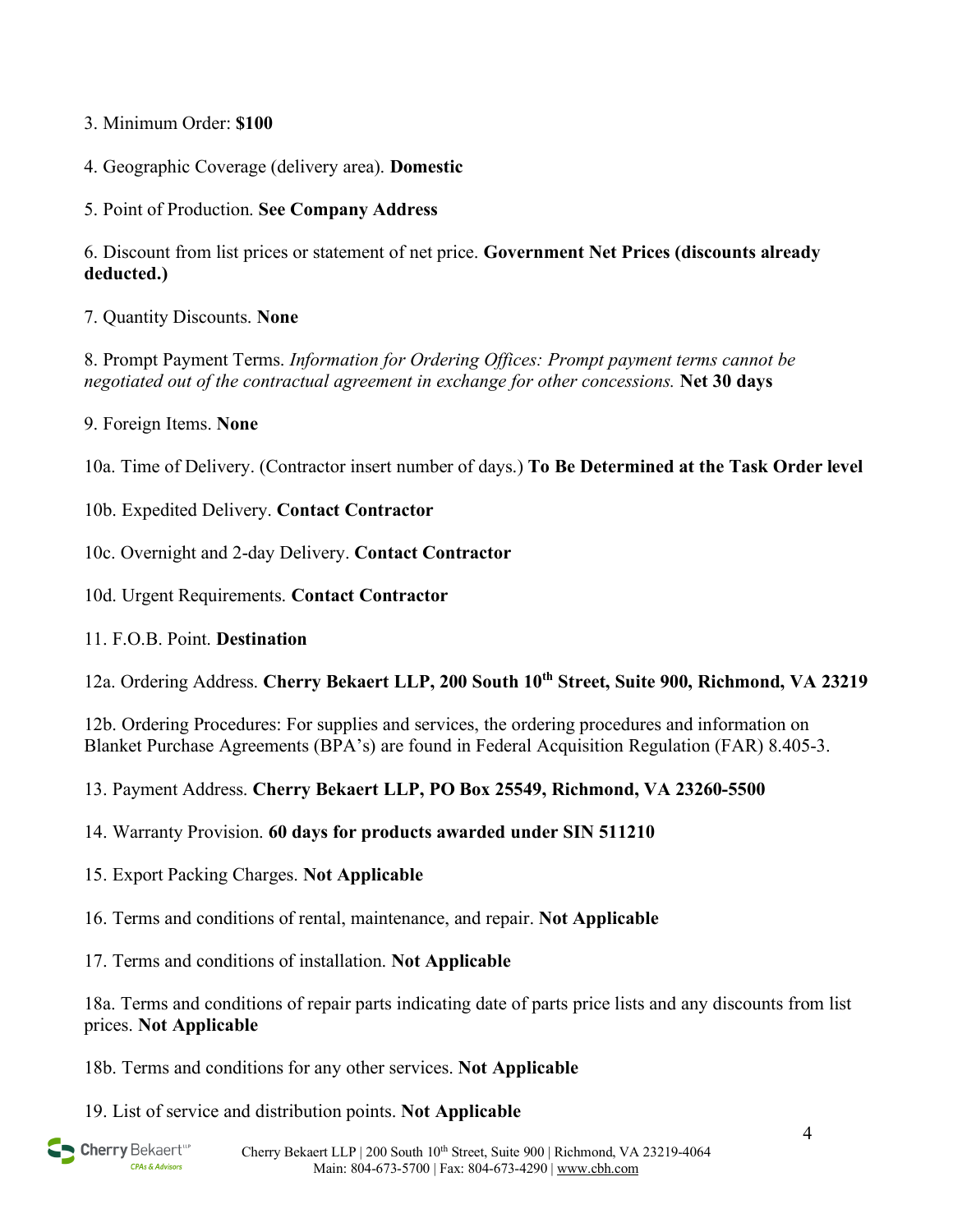- 20. List of participating dealers. **Not Applicable**
- 21. Preventive Maintenance. **Not Applicable**

22a. Special attributes such as environmental attributes (e.g., recycled content, energy efficiency, and/or reduced pollutants). **Not Applicable**

22b. If applicable, indicate that Section 508 compliance information is available on Electronic and Information Technology (EIT) supplies and services and show where full details can be found (e.g. contractor's website or other location.) The EIT standards can be found at: [www.Section508.gov/.](http://www.section508.gov/) **Not Applicable**

23. Unique Entity Identifier (UEI) number. WJPNLPA4SEW8

24. Notification regarding registration in System for Award Management (SAM) database. **Contractor registered and active in SAM**

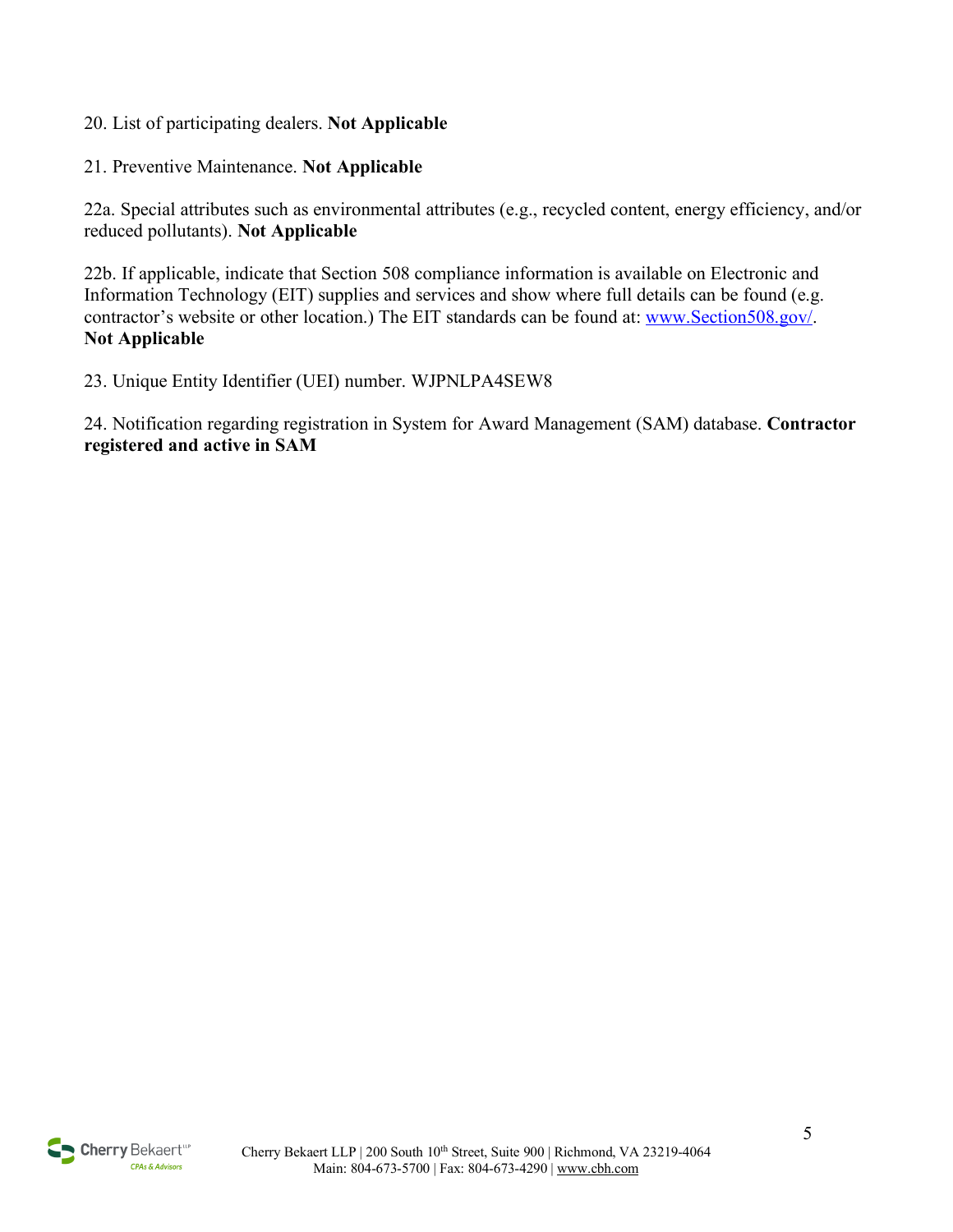## **Labor Category Descriptions**

#### **541611 - Management and Financial Consulting 541219 - Budget and Financial Management Services 541990RISK - Risk Assessment and Mitigation Services**

| <b>Labor Category</b>             | <b>Functional Responsibilities</b>                                                                                                                                                                                                                                                                                                                                                                                                                                                                                                                                                | <b>Minimum</b><br><b>Education</b> | <b>Minimum</b><br><b>Years of</b><br><b>Experience</b> |
|-----------------------------------|-----------------------------------------------------------------------------------------------------------------------------------------------------------------------------------------------------------------------------------------------------------------------------------------------------------------------------------------------------------------------------------------------------------------------------------------------------------------------------------------------------------------------------------------------------------------------------------|------------------------------------|--------------------------------------------------------|
|                                   |                                                                                                                                                                                                                                                                                                                                                                                                                                                                                                                                                                                   |                                    |                                                        |
| <b>Advisory Partner/Principal</b> | Final authority on project direction and execution;<br>full project management responsibility from<br>planning to deliverables to include: leading<br>engagement planning (goals, objectives,<br>workplans, staffing, and financials); selecting and<br>tailoring solutions/tools to meet specific client<br>requirements; providing deep expertise and<br>knowledge to drive the implementation of client<br>solutions; ensuring completion of projects within<br>estimated time frames and budgets; and identified<br>risks are mitigated and issues are properly<br>addressed. | Bachelor's                         | 12                                                     |
| <b>Advisory Director</b>          | Responsible for project direction and execution;<br>responsible for leading engagement planning<br>(goals, objectives, workplans, staffing, and<br>financials); selecting and tailoring solutions/tools<br>to meet specific client requirements; providing<br>deep expertise and knowledge to drive the<br>implementation of client solutions; ensuring<br>completion of projects within estimated time<br>frames and budgets; and identified risks are<br>mitigated and issues are properly addressed.                                                                           | Bachelor's                         | 10                                                     |
| <b>Advisory Senior Manager</b>    | Responsible for overall planning and supervision<br>of engagement including conducting discussions<br>with clients; developing and reviewing<br>deliverables; directing team members; briefing<br>clients and Cherry Bekaert partners; and providing<br>technical assistance on complex issues.                                                                                                                                                                                                                                                                                   | Bachelor's                         | 8                                                      |
| <b>Advisory Manager</b>           | Independently perform major segments of an<br>engagement; assist with planning, supervision and<br>review of engagement assignments; conduct<br>discussions with clients; draft deliverables.                                                                                                                                                                                                                                                                                                                                                                                     | Bachelor's                         | 5                                                      |
| <b>Advisory Senior</b>            | Perform a major segment of an engagement,<br>directing and instructing the work of staff team<br>members; participate in discussions with clients;<br>assist with drafting deliverables.                                                                                                                                                                                                                                                                                                                                                                                          | Bachelor's                         | $\overline{2}$                                         |
| <b>Advisory Staff</b>             | Perform specific engagement activities under the<br>supervision of a more senior team member;<br>participate in discussions with clients; assist with<br>drafting deliverables.                                                                                                                                                                                                                                                                                                                                                                                                   | Bachelor's                         | $\mathbf 0$                                            |

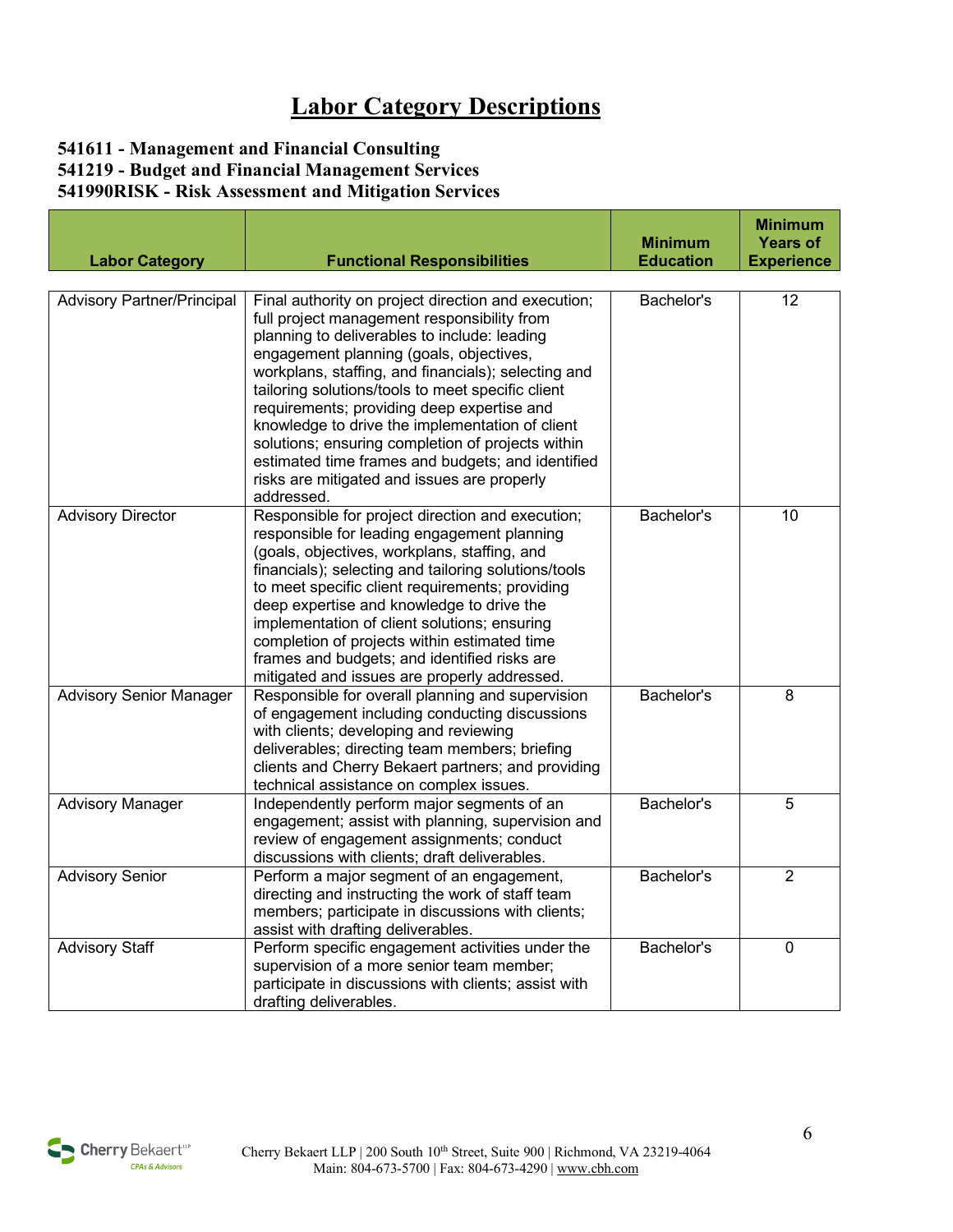#### **54151S - IT Professional Services**

| <b>Labor Category</b>    | <b>Functional Responsibilities</b>                                                                                                                                                                                                                                                                                                                                                                                                                                                                                                                                                | <b>Minimum</b><br><b>Education</b> | <b>Minimum</b><br><b>Years of</b><br><b>Experience</b> |
|--------------------------|-----------------------------------------------------------------------------------------------------------------------------------------------------------------------------------------------------------------------------------------------------------------------------------------------------------------------------------------------------------------------------------------------------------------------------------------------------------------------------------------------------------------------------------------------------------------------------------|------------------------------------|--------------------------------------------------------|
| IT Partner/Principal     | Final authority on project direction and execution; full<br>project management responsibility from planning to<br>deliverables to include: leading engagement planning<br>(goals, objectives, workplans, staffing, and financials);<br>selecting and tailoring IT solutions/tools to meet specific<br>client requirements; providing deep IT expertise and<br>knowledge to drive the implementation of client solutions;<br>ensuring completion of projects within estimated time<br>frames and budgets; and identified risks are mitigated and<br>issues are properly addressed. | Bachelor's                         | 12                                                     |
| <b>IT Director</b>       | Responsible for project direction and execution;<br>responsible for leading engagement planning (goals,<br>objectives, workplans, staffing, and financials); selecting<br>and tailoring IT solutions/tools to meet specific client<br>requirements; providing deep IT expertise and knowledge<br>to drive the implementation of client solutions; ensuring<br>completion of projects within estimated time frames and<br>budgets; and identified risks are mitigated and issues are<br>properly addressed.                                                                        | Bachelor's                         | 10                                                     |
| <b>IT Senior Manager</b> | Responsible for overall planning and supervision of<br>engagement including conducting technical discussions<br>with clients; developing and reviewing deliverables;<br>directing team members; briefing clients and Cherry<br>Bekaert partners; and providing technical assistance on<br>complex issues.                                                                                                                                                                                                                                                                         | Bachelor's                         | 8                                                      |
| <b>IT Manager</b>        | Independently perform major segments of an IT<br>engagement; assist with planning, supervision and review<br>of engagement assignments; conduct technical discussions<br>with clients; draft deliverables.                                                                                                                                                                                                                                                                                                                                                                        | Bachelor's                         | $\overline{5}$                                         |
| <b>IT Senior</b>         | Perform a major segment of an IT engagement, directing<br>and instructing the work of staff team members; participate<br>in technical discussions with clients; assist with drafting<br>deliverables.                                                                                                                                                                                                                                                                                                                                                                             | Bachelor's                         | $\overline{2}$                                         |
| <b>IT Staff</b>          | Perform specific IT engagement activities under the<br>supervision of a more senior team member; participate in<br>technical discussions with clients; assist with drafting<br>deliverables.                                                                                                                                                                                                                                                                                                                                                                                      | Bachelor's                         | $\mathbf 0$                                            |

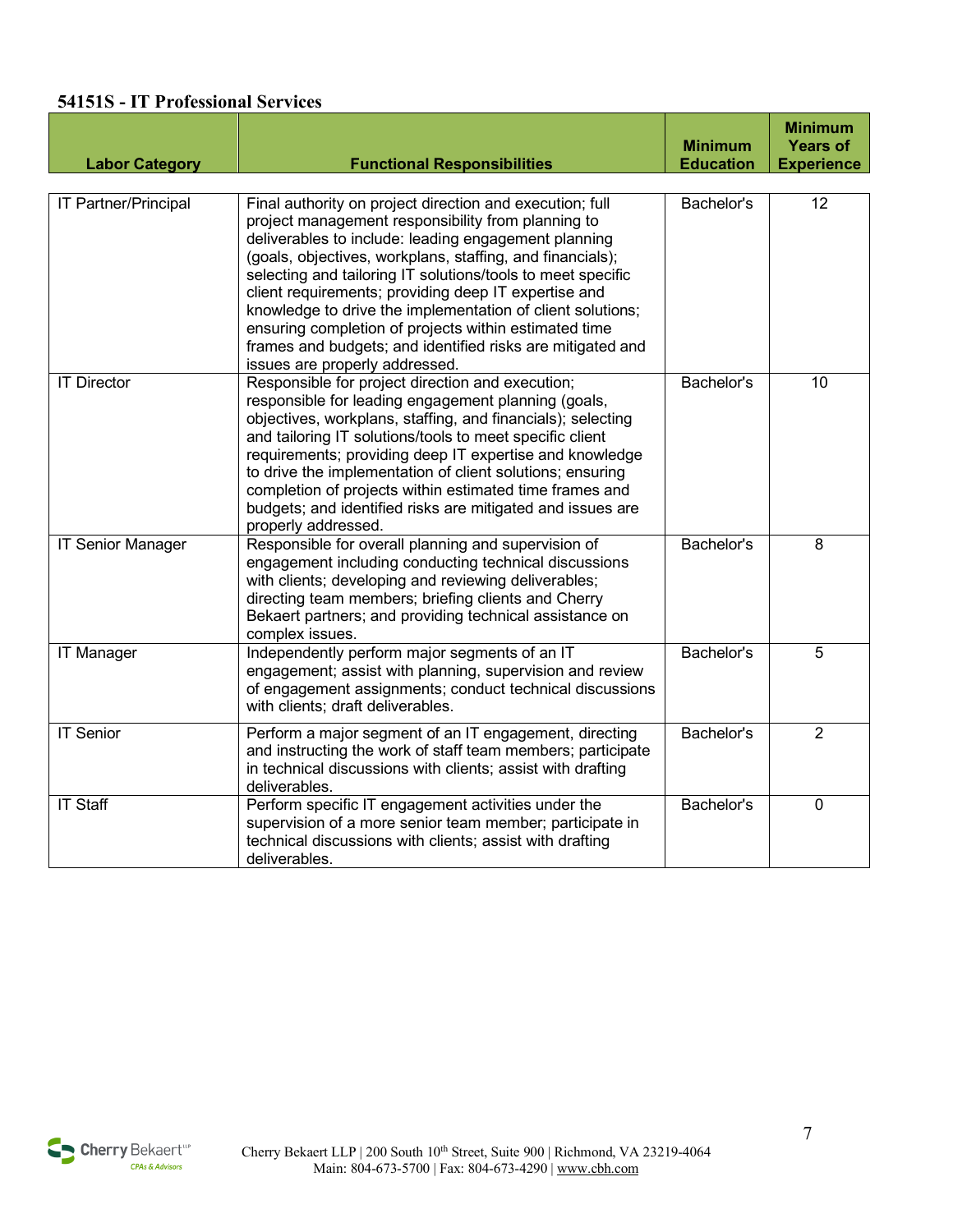#### **54151HACS - Cyber Security Services**

| <b>Labor Category</b>          | <b>Functional Responsibilities</b>                                                                                                                                                                                                                                                                                                                                                                                                                                                                                                                                                                                                                                                                                                                                                                                                                                                                                                                                                                                                                                                                                                                    | <b>Minimum</b><br><b>Education</b> | <b>Minimum</b><br><b>Years of</b><br><b>Experience</b> |
|--------------------------------|-------------------------------------------------------------------------------------------------------------------------------------------------------------------------------------------------------------------------------------------------------------------------------------------------------------------------------------------------------------------------------------------------------------------------------------------------------------------------------------------------------------------------------------------------------------------------------------------------------------------------------------------------------------------------------------------------------------------------------------------------------------------------------------------------------------------------------------------------------------------------------------------------------------------------------------------------------------------------------------------------------------------------------------------------------------------------------------------------------------------------------------------------------|------------------------------------|--------------------------------------------------------|
| <b>Cyber Partner/Principal</b> | <b>General Functional Responsibilities</b><br>Final authority on project direction and execution; full project<br>management responsibility from planning to deliverables to<br>include: leading engagement planning (goals, objectives,<br>workplans, staffing, and financials); selecting and tailoring IT<br>solutions/tools to meet specific client requirements; providing<br>deep IT expertise and knowledge to drive the implementation of<br>client solutions; ensuring completion of projects within estimated<br>time frames and budgets; and identified risks are mitigated and<br>issues are properly addressed.<br>Specialized Experience and Functional Responsibilities<br>May be a subject matter specialist in: IT and Cybersecurity<br>Governance, Strategy, Security Planning and Policies &<br>Procedures; Security Awareness Training & Program<br>Development; Readiness Assessments; Risk Assessments;<br>Vulnerability Assessments; Attack & Penetration Tests/Ethical<br>Hacking; Service Organization Controls (SOC) Services;<br>Technology and Cybersecurity Due Diligence; and/or<br>Cybersecurity Defense and Response. | Bachelor's                         | 12                                                     |
| <b>Cyber Director</b>          | <b>General Functional Responsibilities</b><br>Responsible for project direction and execution; responsible for<br>leading engagement planning (goals, objectives, workplans,<br>staffing, and financials); selecting and tailoring IT solutions/tools<br>to meet specific client requirements; providing deep IT expertise<br>and knowledge to drive the implementation of client solutions;<br>ensuring completion of projects within estimated time frames<br>and budgets; and identified risks are mitigated and issues are<br>properly addressed.<br>Specialized Experience and Functional Responsibilities<br>May be a subject matter specialist in: IT and Cybersecurity<br>Governance, Strategy, Security Planning and Policies &<br>Procedures; Security Awareness Training & Program<br>Development; Readiness Assessments; Risk Assessments;<br>Vulnerability Assessments; Attack & Penetration Tests/Ethical<br>Hacking; Service Organization Controls (SOC) Services;<br>Technology and Cybersecurity Due Diligence; and/or<br>Cybersecurity Defense and Response.                                                                        | Bachelor's                         | 10                                                     |

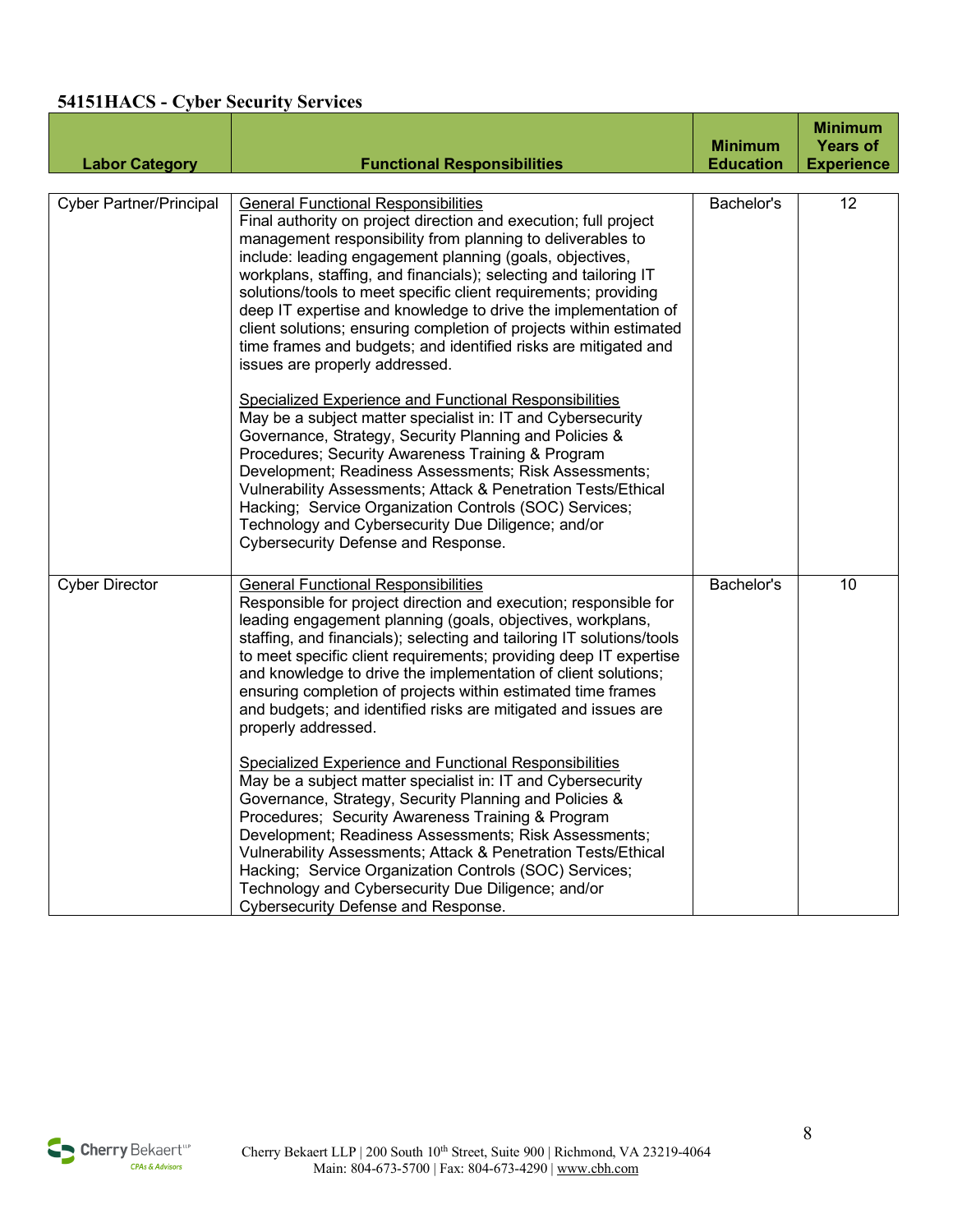#### **54151HACS - Cyber Security Services**

| <b>Labor Category</b>       | <b>Functional Responsibilities</b>                                                                                                                                                                                                                                                                                                                                                                                                                                                                                                                                                                                                                                                                                                                                                                                                                                                | <b>Minimum</b><br><b>Education</b> | <b>Minimum</b><br><b>Years of</b><br><b>Experience</b> |
|-----------------------------|-----------------------------------------------------------------------------------------------------------------------------------------------------------------------------------------------------------------------------------------------------------------------------------------------------------------------------------------------------------------------------------------------------------------------------------------------------------------------------------------------------------------------------------------------------------------------------------------------------------------------------------------------------------------------------------------------------------------------------------------------------------------------------------------------------------------------------------------------------------------------------------|------------------------------------|--------------------------------------------------------|
| <b>Cyber Senior Manager</b> | <b>General Functional Responsibilities</b><br>Responsible for overall planning and supervision of engagement<br>including conducting technical discussions with clients;<br>developing and reviewing deliverables; directing team members;<br>briefing clients and Cherry Bekaert partners; and providing<br>technical assistance on complex issues.<br><b>Specialized Experience and Functional Responsibilities</b><br>Leads engagements that may include: IT and Cybersecurity<br>Governance, Strategy, Security Planning and Policies &<br>Procedures; Security Awareness Training & Program<br>Development; Readiness Assessments; Risk Assessments;<br>Vulnerability Assessments; Attack & Penetration Tests/Ethical<br>Hacking; Service Organization Controls (SOC) Services;<br>Technology and Cybersecurity Due Diligence; and/or<br>Cybersecurity Defense and Response. | Bachelor's                         | 8                                                      |
| <b>Cyber Manager</b>        | <b>General Functional Responsibilities</b><br>Independently perform major segments of an IT engagement;<br>assist with planning, supervision and review of engagement<br>assignments; conduct technical discussions with clients; draft<br>deliverables.<br><b>Specialized Experience and Functional Responsibilities</b><br>Works with clients on a variety of cyber security solutions that<br>may include: IT and Cybersecurity Governance, Strategy,<br>Security Planning and Policies & Procedures; Security<br>Awareness Training & Program Development; Readiness<br>Assessments; Risk Assessments; Vulnerability Assessments;<br>Attack & Penetration Tests/Ethical Hacking; Service<br>Organization Controls (SOC) Services; Technology and<br>Cybersecurity Due Diligence; and/or Cybersecurity Defense and<br>Response.                                                | Bachelor's                         | 5                                                      |
| <b>Cyber Senior</b>         | <b>General Functional Responsibilities</b><br>Perform a major segment of an IT engagement, directing and<br>instructing the work of staff team members; participate in<br>technical discussions with clients; assist with drafting<br>deliverables.<br><b>Specialized Experience and Functional Responsibilities</b><br>Participates as a team member on providing clients with cyber<br>security solutions that may include: IT and Cybersecurity<br>Governance, Strategy, Security Planning and Policies &<br>Procedures; Security Awareness Training & Program<br>Development; Readiness Assessments; Risk Assessments;<br>Vulnerability Assessments; Attack & Penetration Tests/Ethical<br>Hacking; Service Organization Controls (SOC) Services;<br>Technology and Cybersecurity Due Diligence; and/or<br>Cybersecurity Defense and Response.                                | Bachelor's                         | $\overline{2}$                                         |

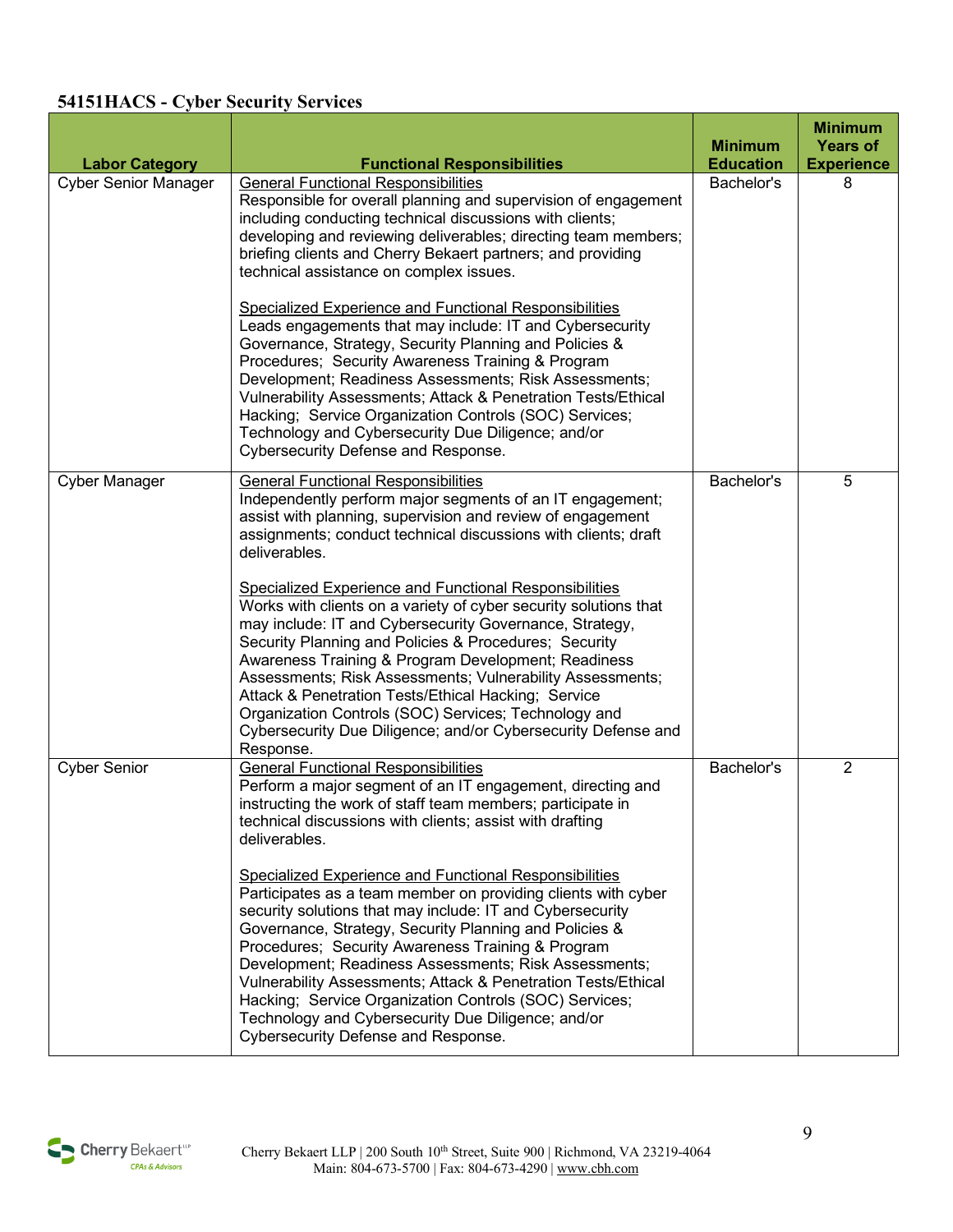#### **54151HACS - Cyber Security Services**

| <b>Labor Category</b> | <b>Functional Responsibilities</b>                                                                                                                                                                                                                                                                                                                                                                                                                                                                                                                                                                                                                                                                                                                                                                                                     | <b>Minimum</b><br><b>Education</b> | <b>Minimum</b><br><b>Years of</b><br><b>Experience</b> |
|-----------------------|----------------------------------------------------------------------------------------------------------------------------------------------------------------------------------------------------------------------------------------------------------------------------------------------------------------------------------------------------------------------------------------------------------------------------------------------------------------------------------------------------------------------------------------------------------------------------------------------------------------------------------------------------------------------------------------------------------------------------------------------------------------------------------------------------------------------------------------|------------------------------------|--------------------------------------------------------|
| <b>Cyber Staff</b>    | <b>General Functional Responsibilities</b><br>Perform specific IT engagement activities under the supervision<br>of a more senior team member; participate in technical<br>discussions with clients; assist with drafting deliverables.<br><b>Specialized Experience and Functional Responsibilities</b><br>Participates as a team member on providing clients with cyber<br>security solutions that may include: IT and Cybersecurity<br>Governance, Strategy, Security Planning and Policies &<br>Procedures; Security Awareness Training & Program<br>Development; Readiness Assessments; Risk Assessments;<br>Vulnerability Assessments; Attack & Penetration Tests/Ethical<br>Hacking; Service Organization Controls (SOC) Services;<br>Technology and Cybersecurity Due Diligence; and/or<br>Cybersecurity Defense and Response. | Bachelor's                         | 0                                                      |

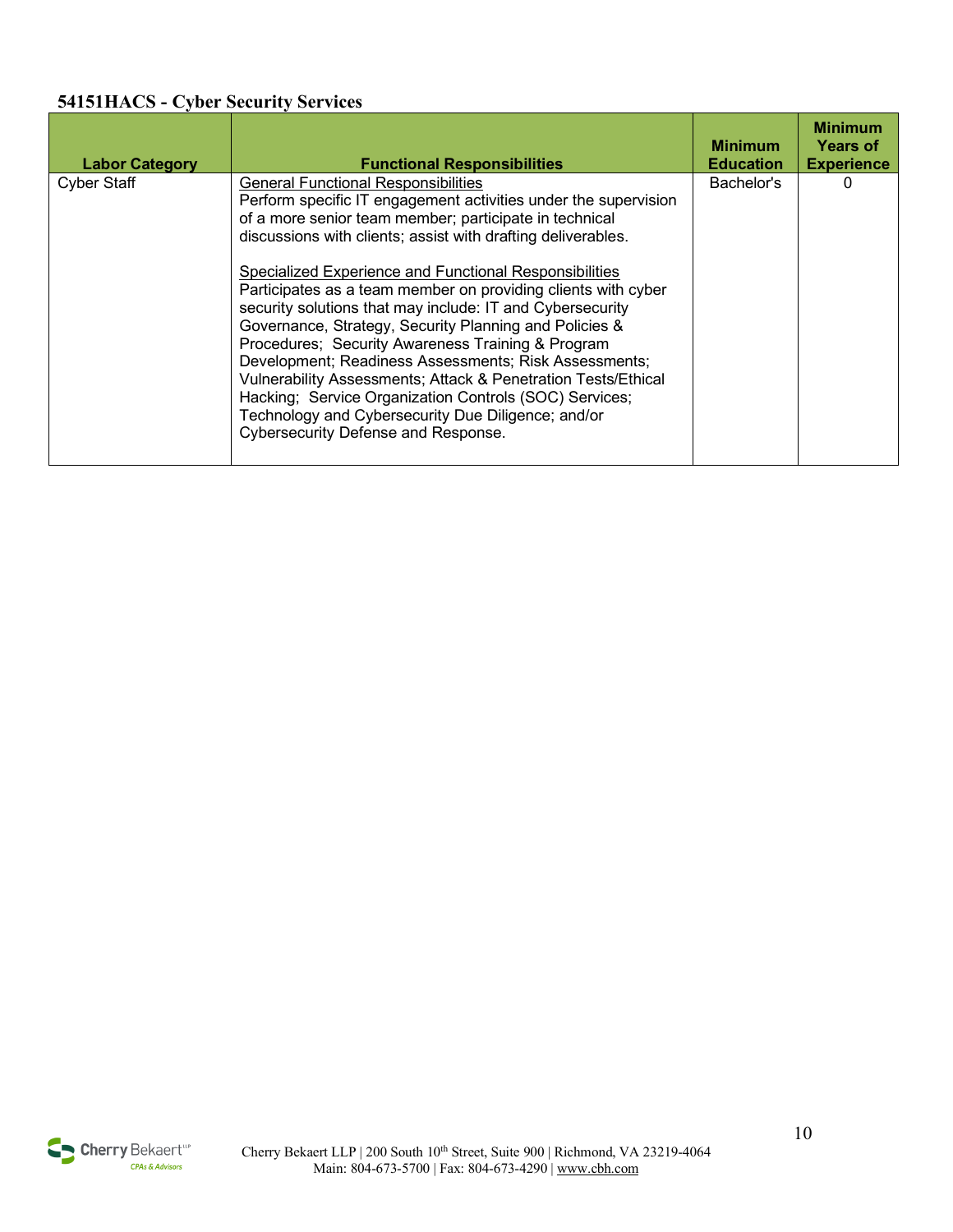#### **518210C - Cloud and Cloud-Related IT Professional Services**

| <b>Labor Category</b>          | <b>Functional Responsibilities</b>                                                                                                                                                                                                                                                                                                                                                                                                                                                                                                                                                                                                                                                                                                                                                                                                                                                                                                                                                                       | <b>Minimum</b><br><b>Education</b> | <b>Minimum</b><br><b>Years of</b><br><b>Experience</b> |
|--------------------------------|----------------------------------------------------------------------------------------------------------------------------------------------------------------------------------------------------------------------------------------------------------------------------------------------------------------------------------------------------------------------------------------------------------------------------------------------------------------------------------------------------------------------------------------------------------------------------------------------------------------------------------------------------------------------------------------------------------------------------------------------------------------------------------------------------------------------------------------------------------------------------------------------------------------------------------------------------------------------------------------------------------|------------------------------------|--------------------------------------------------------|
| <b>Cloud Partner/Principal</b> | <b>General Functional Responsibilities</b><br>Final authority on project direction and execution; full<br>project management responsibility from planning to<br>deliverables to include: leading engagement planning<br>(goals, objectives, workplans, staffing, and financials);<br>selecting and tailoring IT solutions/tools to meet specific<br>client requirements; providing deep IT expertise and<br>knowledge to drive the implementation of client<br>solutions; ensuring completion of projects within<br>estimated time frames and budgets; and identified risks<br>are mitigated and issues are properly addressed.<br>Specialized Experience and Functional Responsibilities<br>Recognized expertise in Cloud Infrastructure and<br>Platform Services such as Virtual Networks, Machines /<br>EC2, Firewall, Security, Storage, Backup, Performance,<br>and related data center capabilities; leads team in<br>providing technical assistance on complex Cloud and<br>Cloud-Related issues. | Bachelor's                         | 12                                                     |
| <b>Cloud Director</b>          | <b>General Functional Responsibilities</b><br>Responsible for project direction and execution;<br>responsible for leading engagement planning (goals,<br>objectives, workplans, staffing, and financials); selecting<br>and tailoring IT solutions/tools to meet specific client<br>requirements; providing deep IT expertise and<br>knowledge to drive the implementation of client<br>solutions; ensuring completion of projects within<br>estimated time frames and budgets; and identified risks<br>are mitigated and issues are properly addressed.<br>Specialized Experience and Functional Responsibilities<br>Recognized expertise in Cloud Infrastructure and<br>Platform Services such as Virtual Networks, Machines /<br>EC2, Firewall, Security, Storage, Backup, Performance,<br>and related data center capabilities; leads team in<br>providing technical assistance on complex Cloud and<br>Cloud-Related issues.                                                                        | Bachelor's                         | 10                                                     |

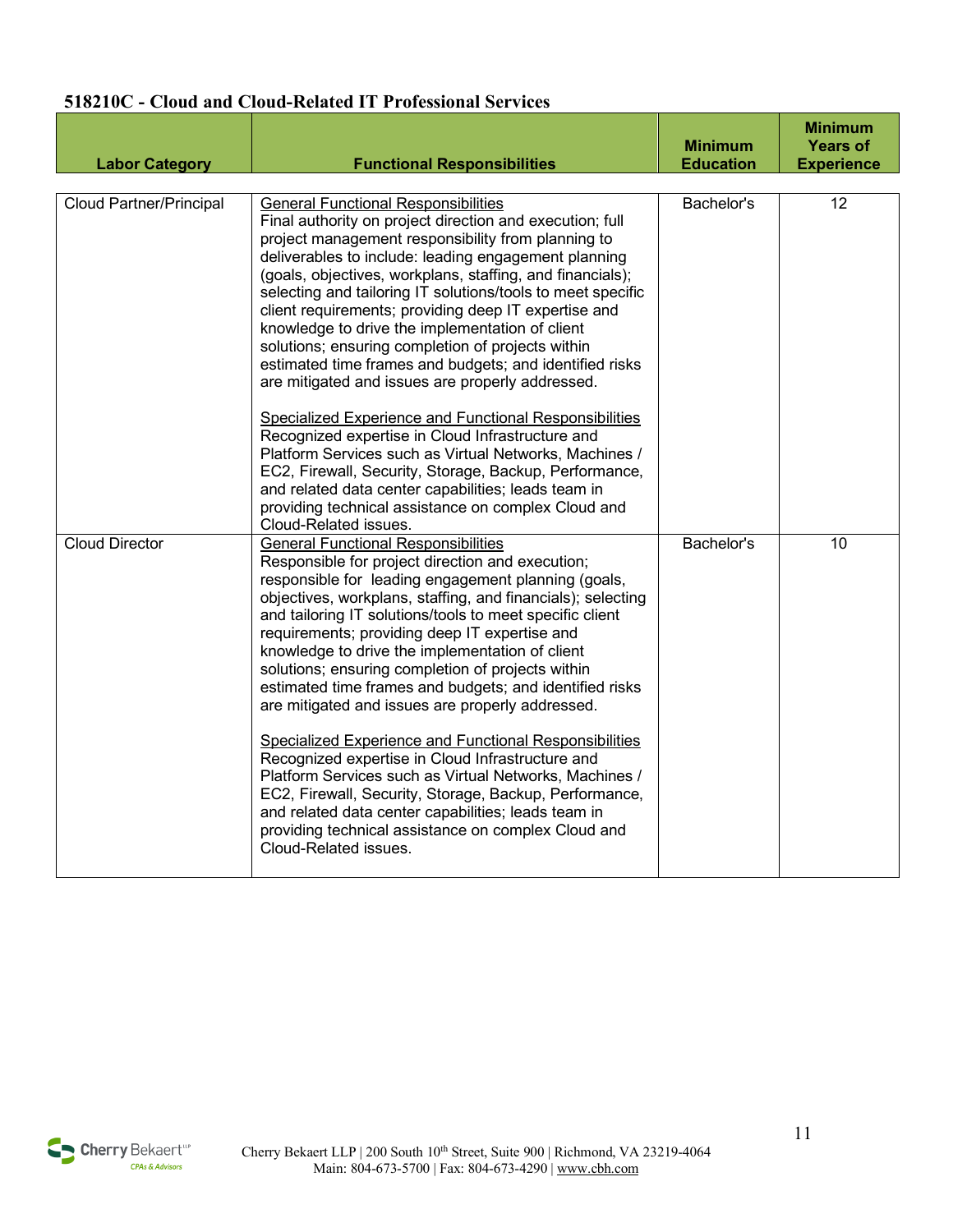#### **518210C - Cloud and Cloud-Related IT Professional Services**

|                             |                                                                                                                                                                                                                                                                                                                                                                                                           | <b>Minimum</b>   | <b>Minimum</b><br><b>Years of</b> |
|-----------------------------|-----------------------------------------------------------------------------------------------------------------------------------------------------------------------------------------------------------------------------------------------------------------------------------------------------------------------------------------------------------------------------------------------------------|------------------|-----------------------------------|
| <b>Labor Category</b>       | <b>Functional Responsibilities</b>                                                                                                                                                                                                                                                                                                                                                                        | <b>Education</b> | <b>Experience</b>                 |
| <b>Cloud Senior Manager</b> | <b>General Functional Responsibilities</b><br>Responsible for overall planning and supervision of<br>engagement including conducting technical discussions<br>with clients; developing and reviewing deliverables;<br>directing team members; briefing clients and Cherry<br>Bekaert partners; and providing technical assistance on<br>complex issues.                                                   | Bachelor's       | 8                                 |
|                             | Specialized Experience and Functional Responsibilities<br>Conceptualize Cloud solutions and resolve issues;<br>provide expertise in Cloud Infrastructure and Platform<br>Services, such as Virtual Networks, Machines / EC2,<br>Firewall, Security, Storage, Backup, Performance, and<br>related data center capabilities; and provide technical<br>assistance on complex Cloud and Cloud-Related issues. |                  |                                   |
| Cloud Manager               | <b>General Functional Responsibilities</b><br>Independently perform major segments of an IT<br>engagement; assist with planning, supervision and<br>review of engagement assignments; conduct technical<br>discussions with clients; draft deliverables.                                                                                                                                                  | Bachelor's       | 5                                 |
|                             | <b>Specialized Experience and Functional Responsibilities</b><br>Design and build Cloud Infrastructure and Platform<br>Services, such as Virtual Networks, Machines / EC2,<br>Firewall, Security, Storage, Backup, Performance, and<br>related data center capabilities; optimize Cloud and<br>Office 365 environment with appropriate cost,<br>performance, and security.                                |                  |                                   |
| <b>Cloud Senior</b>         | <b>General Functional Responsibilities</b><br>Perform a major segment of an IT engagement,<br>directing and instructing the work of staff team<br>members; participate in technical discussions with<br>clients; assist with drafting deliverables.                                                                                                                                                       | Bachelor's       | $\overline{2}$                    |
|                             | <b>Specialized Experience and Functional Responsibilities</b><br>Manage and monitor Cloud Infrastructure and Platform<br>Services; optimize Cloud and Office 365 environment<br>with appropriate cost, performance, and security.                                                                                                                                                                         |                  |                                   |
| <b>Cloud Staff</b>          | <b>General Functional Responsibilities</b><br>Perform specific IT engagement activities under the<br>supervision of a more senior team member; participate<br>in technical discussions with clients; assist with drafting<br>deliverables.<br>Specialized Experience and Functional Responsibilities<br>Assist in the managing and monitoring of Cloud                                                    | Bachelor's       | $\mathbf 0$                       |
|                             | Infrastructure and Platform Services.                                                                                                                                                                                                                                                                                                                                                                     |                  |                                   |

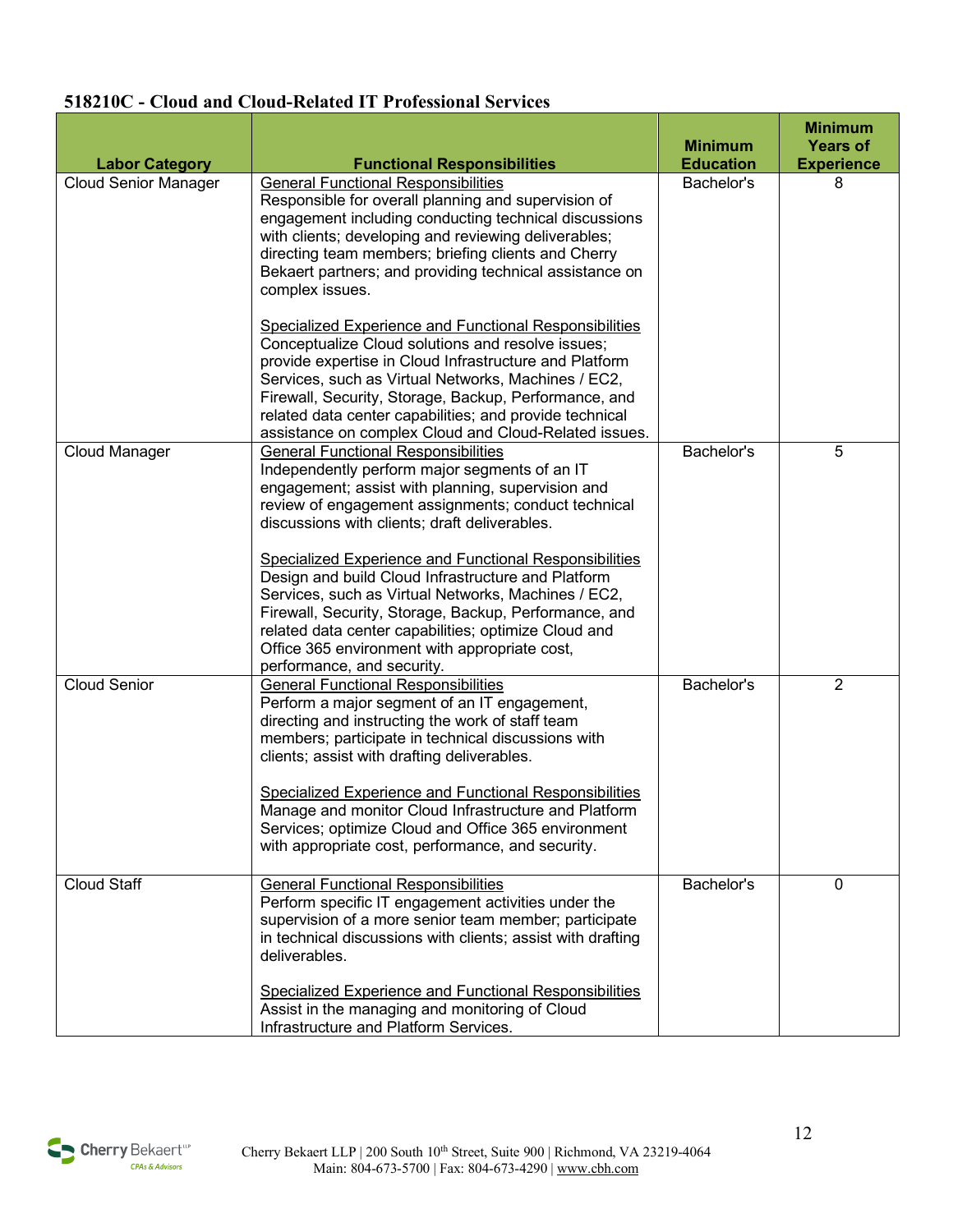#### **541211 - Auditing Services**

|                             |                                                                                                                                                                                                                                                                                                                                                                                                                                                                                                                                                 | <b>Minimum</b>   | <b>Required</b>                                                                                        | <b>Minimum</b><br><b>Years of</b> |
|-----------------------------|-------------------------------------------------------------------------------------------------------------------------------------------------------------------------------------------------------------------------------------------------------------------------------------------------------------------------------------------------------------------------------------------------------------------------------------------------------------------------------------------------------------------------------------------------|------------------|--------------------------------------------------------------------------------------------------------|-----------------------------------|
| <b>Labor Category</b>       | <b>Functional Responsibilities</b>                                                                                                                                                                                                                                                                                                                                                                                                                                                                                                              | <b>Education</b> | <b>Certifications</b>                                                                                  | <b>Experience</b>                 |
| Audit Partner/Principal     | Project management responsibility from<br>planning to reporting to include: leading audit<br>planning (goals, objectives, workplans,<br>staffing, and financials); selecting and tailoring<br>solutions/tools to meet specific audit client<br>requirements; providing deep auditing<br>expertise and knowledge; ensuring<br>completion of audit within estimated time<br>frames and budgets; and identified risks are<br>mitigated and issues are properly addressed.<br>Audit partner has final authority in conduct of<br>audit engagements. | Bachelor's       | Certified<br>Public<br>Accountant<br>(CPA) or<br>Certified<br>Information<br>Systems<br>Auditor (CISA) | 12                                |
| <b>Audit Director</b>       | Final authority on audit direction and<br>execution; full project management<br>responsibility from planning to reporting to<br>include: leading audit planning (goals,<br>objectives, workplans, staffing, and<br>financials); selecting and tailoring<br>solutions/tools to meet specific audit client<br>requirements; providing deep auditing<br>expertise and knowledge; ensuring<br>completion of audit within estimated time<br>frames and budgets; and identified risks are<br>mitigated and issues are properly addressed.             | Bachelor's       | Certified<br>Public<br>Accountant<br>(CPA) or<br>Certified<br>Information<br>Systems<br>Auditor (CISA) | 10                                |
| <b>Audit Senior Manager</b> | Responsible for overall planning and<br>supervision of an audit including conducting<br>discussions with clients about audit findings;<br>developing and reviewing audit programs;<br>directing audit team members; briefing clients<br>and Cherry Bekaert partners; and providing<br>technical assistance on complex audit issues.                                                                                                                                                                                                             | Bachelor's       | Certified<br>Public<br>Accountant<br>(CPA) or<br>Certified<br>Information<br>Systems<br>Auditor (CISA) | 8                                 |
| Audit Manager               | Independently perform major segments of an<br>audit; assist with planning, supervision and<br>review of audit assignments; conduct<br>discussions with clients; prepare workpapers;<br>draft audit reports and programs.                                                                                                                                                                                                                                                                                                                        | Bachelor's       | Certified<br>Public<br>Accountant<br>(CPA) or<br>Certified<br>Information<br>Systems<br>Auditor (CISA) | 5                                 |
| <b>Audit Senior</b>         | Perform a major segment of an audit,<br>directing and instructing the work of staff team<br>members; participate in discussions with<br>clients; assist with developing workpapers.                                                                                                                                                                                                                                                                                                                                                             | Bachelor's       |                                                                                                        | $\overline{2}$                    |
| <b>Audit Staff</b>          | Perform specific audit steps under the<br>supervision of a more senior team member;<br>participate in discussions with clients; assist<br>with developing workpapers.                                                                                                                                                                                                                                                                                                                                                                           | Bachelor's       |                                                                                                        | $\mathbf 0$                       |

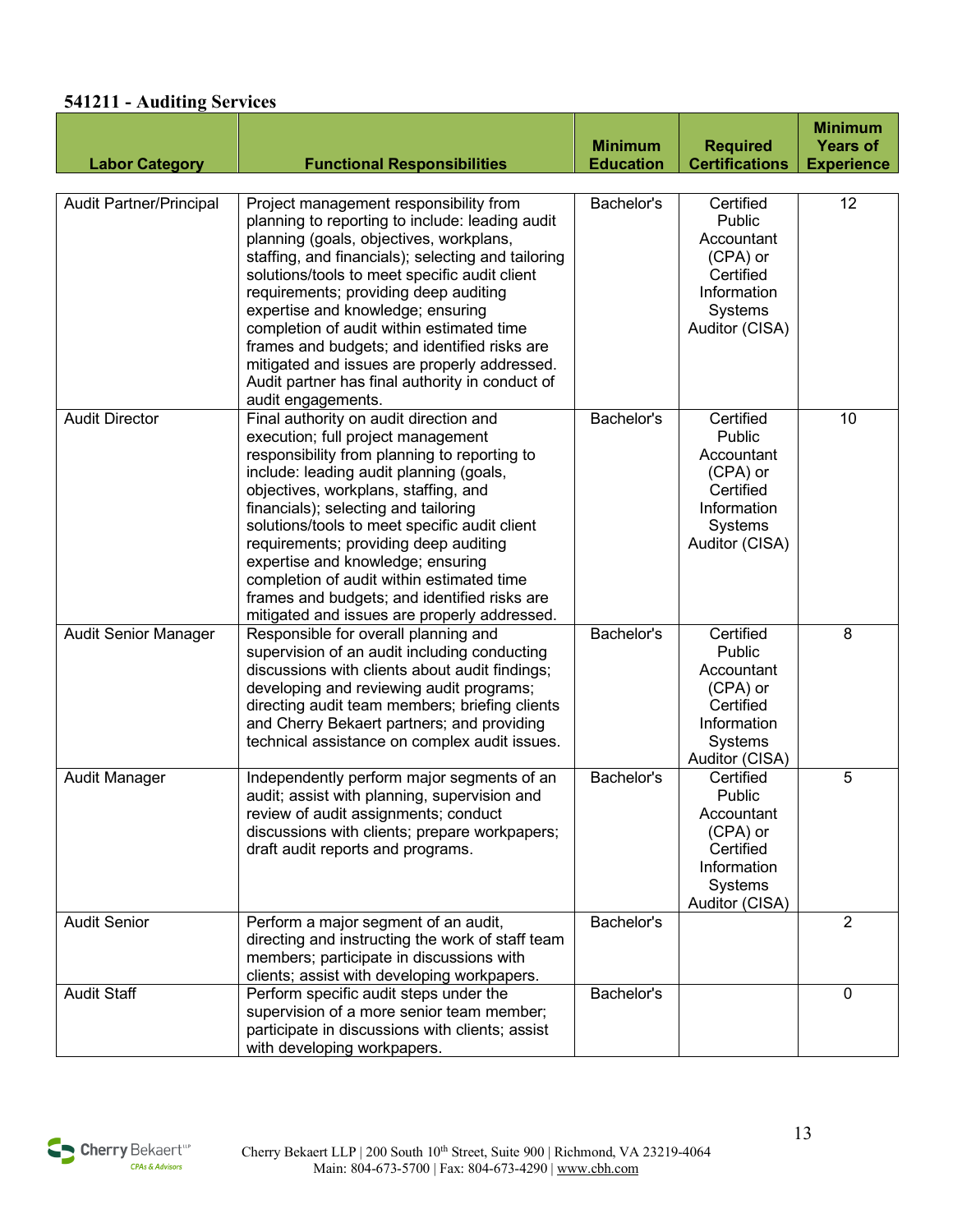## **GSA Rates for Services**

| <b>SIN</b>     | <b>Labor Category</b>             | <b>Hourly GSA</b><br><b>Price with IFF</b> |
|----------------|-----------------------------------|--------------------------------------------|
| 541611; 541219 |                                   |                                            |
| and 541990RISK | <b>Advisory Partner/Principal</b> | \$362.72                                   |
| 541611; 541219 |                                   |                                            |
| and 541990RISK | <b>Advisory Director</b>          | \$321.16                                   |
| 541611; 541219 |                                   |                                            |
| and 541990RISK | <b>Advisory Senior Manager</b>    | \$314.36                                   |
| 541611; 541219 |                                   |                                            |
| and 541990RISK | <b>Advisory Manager</b>           | \$219.40                                   |
| 541611; 541219 |                                   |                                            |
| and 541990RISK | <b>Advisory Senior</b>            | \$179.85                                   |
| 541611; 541219 |                                   |                                            |
| and 541990RISK | <b>Advisory Staff</b>             | \$126.95<br>\$362.72                       |
| 54151S         | IT Partner/Principal              | \$321.16                                   |
| 54151S         | <b>IT</b> Director                |                                            |
| 54151S         | <b>IT Senior Manager</b>          | \$314.36                                   |
| 54151S         | <b>IT Manager</b>                 | \$219.40                                   |
| 54151S         | IT Senior                         | \$179.85                                   |
| 54151S         | <b>IT Staff</b>                   | \$126.95                                   |
| 54151HACS      | <b>Cyber Partner/Principal</b>    | \$362.72                                   |
| 54151HACS      | <b>Cyber Director</b>             | \$321.16                                   |
| 54151HACS      | <b>Cyber Senior Manager</b>       | \$314.36                                   |
| 54151HACS      | <b>Cyber Manager</b>              | \$219.40                                   |
| 54151HACS      | Cyber Senior                      | \$179.85                                   |
| 54151HACS      | <b>Cyber Staff</b>                | \$126.95                                   |
| 518210C        | Cloud Partner/Principal           | \$362.72                                   |
| 518210C        | Cloud Director                    | \$321.16                                   |
| 518210C        | Cloud Senior Manager              | \$314.36                                   |
| 518210C        | Cloud Manager                     | \$219.40                                   |
| 518210C        | Cloud Senior                      | \$179.85                                   |
| 518210C        | Cloud Staff                       | \$126.95                                   |
| 541211         | <b>Audit Partner/Principal</b>    | \$370.28                                   |
| 541211         | <b>Audit Director</b>             | \$332.49                                   |
| 541211         | <b>Audit Senior Manager</b>       | \$324.94                                   |
| 541211         | <b>Audit Manager</b>              | \$222.67                                   |
| 541211         | Audit Senior                      | \$176.32                                   |
| 541211         | Audit Staff                       | \$134.01                                   |